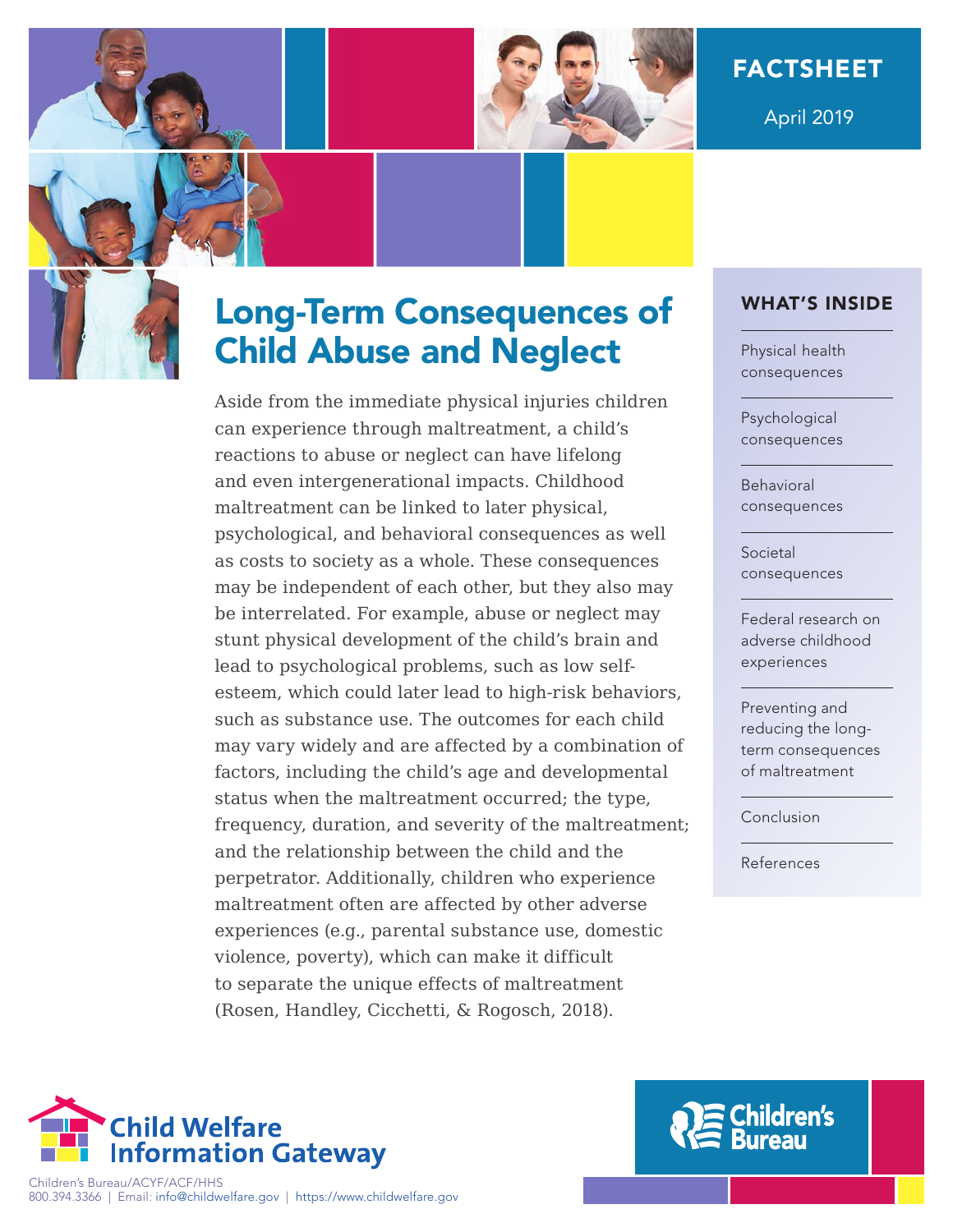<span id="page-1-0"></span>This factsheet explains the long-term physical, psychological, behavioral, and societal consequences of child abuse and neglect and provides an overview of adverse childhood experiences (ACEs). It also discusses the importance of prevention and intervention efforts and promoting protective relationships and environments.

For more information on abuse and neglect, read Child Welfare Information Gateway's What Is Child Abuse and Neglect? Recognizing the Signs and Symptoms, which is available at [https://www.](https://www.childwelfare.gov/pubs/factsheets/whatiscan) [childwelfare.gov/pubs/factsheets/whatiscan,](https://www.childwelfare.gov/pubs/factsheets/whatiscan) and Definitions of Child Abuse and Neglect, which is available at [https://www.childwelfare.gov/topics/](https://www.childwelfare.gov/topics/systemwide/laws-policies/statutes/define/) [systemwide/laws-policies/statutes/define/](https://www.childwelfare.gov/topics/systemwide/laws-policies/statutes/define/).

# Physical Health Consequences

Some long-term physical effects of abuse or neglect may occur immediately (e.g., brain damage caused by head trauma), but others can take months or years to emerge or be detectable. There is a straightforward link between physical abuse and physical health, but it is also important to recognize that maltreatment of any type can cause long-term physical consequences.

Childhood maltreatment has been linked to higher risk for a wide range of long-term and/or future health problems, including—but not limited to—the following (Widom, Czaja, Bentley, & Johnson, 2012; Monnat & Chandler, 2015; Afifi et al., 2016):

- Diabetes
- Lung disease
- Malnutrition
- Vision problems
- Functional limitations (i.e., being limited in activities)
- Heart attack
- Arthritis
- Back problems
- High blood pressure
- Brain damage
- Migraine headaches
- Chronic bronchitis/emphysema/chronic obstructive pulmonary disease
- **Cancer**
- Stroke
- Bowel disease
- Chronic fatique syndrome

Child abuse and neglect also has been associated with certain regions of the brain failing to form, function, or grow properly. For example, a history of maltreatment may be correlated with reduced volume in overall brain size and may affect the size and/or functioning of the following brain regions (Bick & Nelson, 2016):

- The amygdala, which is key to processing emotions
- The hippocampus, which is central to learning and memory
- The orbitofrontal cortex, which is responsible for reinforcement-based decision-making and emotion regulation
- The cerebellum, which helps coordinate motor behavior and executive functioning
- The corpus callosum, which is responsible for left brain/right brain communication and other processes (e.g., arousal, emotion, higher cognitive abilities)

Fortunately, however, there is promising evidence that children's brains may be able to recover with the help of appropriate interventions (Bick & Nelson, 2016). For additional information about these impacts, refer to Information Gateway's Understanding the Effects of Maltreatment on Brain Development ([https://www.](https://www.childwelfare.gov/pubs/issue-briefs/brain-development/) [childwelfare.gov/pubs/issue-briefs/brain-development/](https://www.childwelfare.gov/pubs/issue-briefs/brain-development/)).

Additionally, the type of maltreatment a child experiences can increase the risk for specific physical health conditions. For example, one study found that children who experienced neglect were at increased risk for diabetes, poorer lung functioning, and vision and oral health problems. Children who had been physically abused were at higher risk for diabetes and malnutrition. Children who were victims of sexual abuse were more likely to contract hepatitis C and HIV (Widom et al., 2012).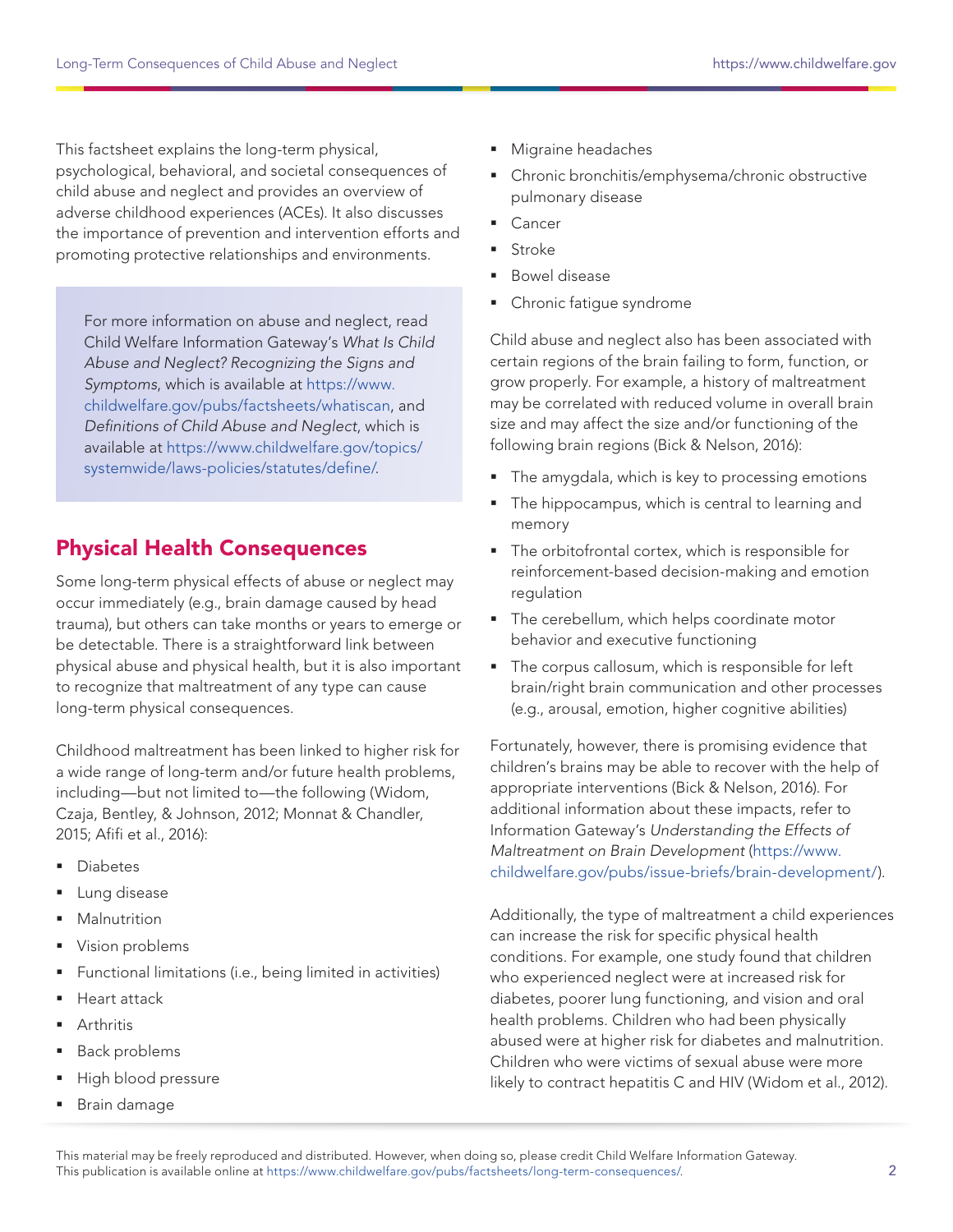# <span id="page-2-0"></span>**Epigenetics**

Epigenetics refers to changes in how an individual's genes are expressed and used, which may be temporary or permanent (National Scientific Council on the Developing Child, 2010). These changes can even be passed on to the person's children. An epigenetic change can be caused by life experiences, such as child maltreatment or substance exposure. For example, one study found that children who had been maltreated exhibited changes in genes associated with various physical and psychological disorders, such as cancer, cardiovascular disease, immune disorders, schizophrenia, bipolar disorder, and depression (Cicchetti et al., 2016).

# Psychological Consequences

Child abuse and neglect can cause a variety of psychological problems. Maltreatment can cause victims to feel isolation, fear, and distrust, which can translate into lifelong psychological consequences that can manifest as educational difficulties, low self-esteem, depression, and trouble forming and maintaining relationships. Researchers have identified links between child abuse and neglect and the following psychological outcomes.

#### Diminished executive functioning and cognitive skills.

Disrupted brain development as a result of maltreatment can cause impairments to the brain's executive functions: working memory, self-control, and cognitive flexibility (i.e., the ability to look at things and situations from different perspectives) (Kavanaugh, Dupont-Frechette, Jerskey, & Holler, 2016). Children who were maltreated also are at risk for other cognitive problems, including difficulties learning and paying attention (Bick & Nelson, 2016).

Poor mental and emotional health. Experiencing childhood maltreatment is a risk factor for depression, anxiety, and other psychiatric disorders throughout adulthood. Studies have found that adults with a history of ACEs had a higher prevalence of suicide attempts then those who did not (Choi, DiNitto, Marti, & Segal, 2017; Fuller-Thomson, Baird, Dhrodia, & Brennenstuhl, 2016). (For additional information about ACEs, see the Federal Research on Adverse Childhood Experiences section later in this factsheet.) Further, adults with major depression who experienced abuse as children had poorer response outcomes to antidepressant treatment, especially if the maltreatment occurred when they were aged 7 or younger (Williams, Debattista, Duchemin, Schatzberg, & Nemeroff, 2016).

Attachment and social difficulties. Infants in foster care who have experienced maltreatment followed by disruptions in early caregiving can develop attachment disorders. Attachment disorders can negatively affect a child's ability to form positive peer, social, and romantic relationships later in life (Doyle & Cicchetti, 2017). Additionally, children who experience abuse or neglect are more likely to develop antisocial traits as they grow up, which can lead to criminal behavior in adulthood (U.S. Department of Justice, Office of Justice Programs, National Institute of Justice, 2017).

Posttraumatic stress. Children who experienced abuse or neglect can develop posttraumatic stress disorder (PTSD), which is characterized by symptoms such as persistent re-experiencing of the traumatic events related to the abuse; avoiding people, places, and events that are associated with their maltreatment; feeling fear, horror, anger, guilt, or shame; startling easily; and exhibiting hypervigilance, irritability, or other changes in mood (Sege et al., 2017). PTSD in children can lead to depression, suicidal behavior, substance use, and oppositional or defiant behaviors well into adulthood, which can affect their ability to succeed in school, and create and nurture important relationships.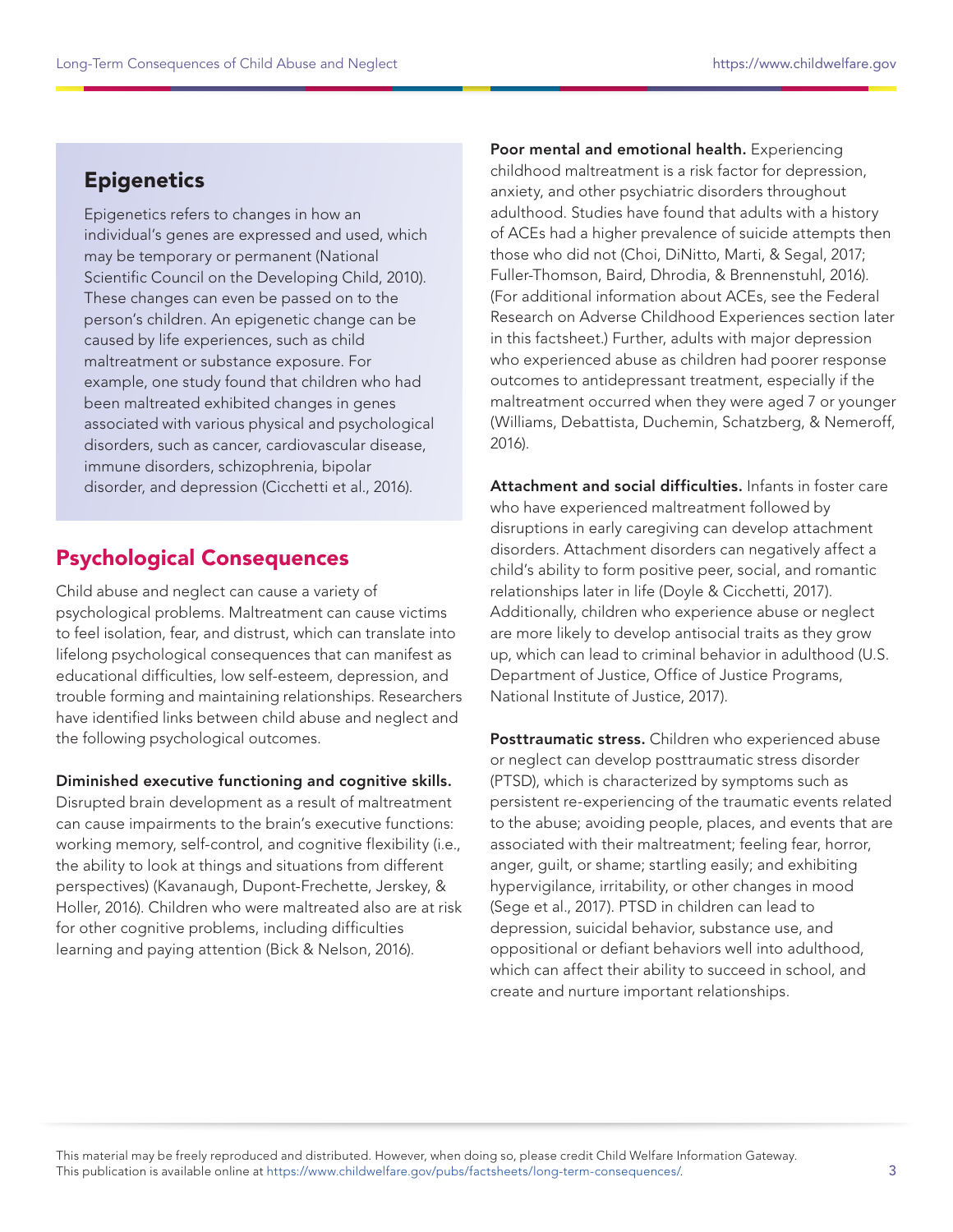# Toxic Stress

Strong, frequent, or prolonged activation of a person's stress response system, often referred to as toxic stress, can have long-lasting damaging effects on an individual's health, behavior, and ability to learn (National Scientific Council on the Developing Child, 2014). Toxic stress can be caused by experiencing ACEs, including child maltreatment. It can change an individual's brain architecture, which can cause the person's stress response system to be triggered more frequently and for longer periods of time and place him or her at an increased risk for a variety of physical and mental health problems, including cardiovascular disease, depression, and anxiety (National Scientific Council on the Developing Child, 2014). Trauma-informed approaches, however, can help improve outcomes for individuals affected by toxic stress, and there is evidence that social and emotional support (e.g., consistent parenting practices, community supports) can alleviate its effects (U.S. Department of Health and Human Services [HHS], Administration for Children and Families [ACF], 2017).

For more information about toxic stress, visit the Center on the Developing Child at Harvard University at [https://developingchild.harvard.edu/](https://developingchild.harvard.edu/guide/a-guide-to-toxic-stress/) [guide/a-guide-to-toxic-stress/](https://developingchild.harvard.edu/guide/a-guide-to-toxic-stress/).

# Behavioral Consequences

Victims of child abuse and neglect often exhibit behavioral difficulties even after the maltreatment ends. The following are examples of how maltreatment can affect individuals' behaviors as adolescents and adults.

Unhealthy sexual practices. Studies suggest that abused or neglected children are more likely to engage in sexual risk-taking as they reach adolescence, including a higher number of sexual partners, earlier initiation of sexual

behavior, and transactional sex (i.e., sex exchanged for money, gifts, or other material support) (Thompson et al., 2017), which increases their chances of contracting a sexually transmitted disease.

#### Juvenile delinquency leading to adult criminality.

Several studies have documented the correlation between child maltreatment and future juvenile delinquency and criminal activities (Herrenkohl, Jung, Lee, & Kim, 2017). According to research funded by the National Institute of Justice within the U.S. Department of Justice, Office of Justice Programs, children who experience maltreatment in the form of physical and emotional abuse are more likely to develop antisocial behaviors and form relationships with other antisocial people (U.S. Department of Justice, Office of Justice Programs, National Institute of Justice, 2017). Furthermore, there is a difference between girls and boys in the way child maltreatment influences delinquent behavior. In the study, girls tended to express internalizing behaviors (e.g., depression, social withdrawal, anxiety), while boys tended to express externalizing behaviors (e.g., bullying, aggression, hostility) leading up to adult criminal behavior (Herrenkohl et al., 2017).

Alcohol and other drug use. Adults who had been maltreated as children are at a significantly higher risk of substance use disorders than adults who have not been maltreated (LeTendre & Reed, 2017; (Choi, DiNitto, Marti, & Choi, 2017).

Future perpetration of maltreatment. Although most children who have experienced abuse and neglect do not go on to abuse or neglect their own children, research suggests they are more likely to do so compared to children who were not maltreated (Yang, Font, Ketchum, & Kim, 2018). This cycle of maltreatment can be a result of children learning early on that physical abuse or neglect is an appropriate way to parent (Child Welfare Information Gateway, 2018). To learn more, read Information Gateway's Intergenerational Patterns of Child Maltreatment: What the Evidence Shows, available at [https://www.childwelfare.](https://www.childwelfare.gov/pubs/issue-briefs/intergenerational/) [gov/pubs/issue-briefs/intergenerational/](https://www.childwelfare.gov/pubs/issue-briefs/intergenerational/).

This material may be freely reproduced and distributed. However, when doing so, please credit Child Welfare Information Gateway. This publication is available online at https://www.childwelfare.gov/pubs/factsheets/long-term-consequences/.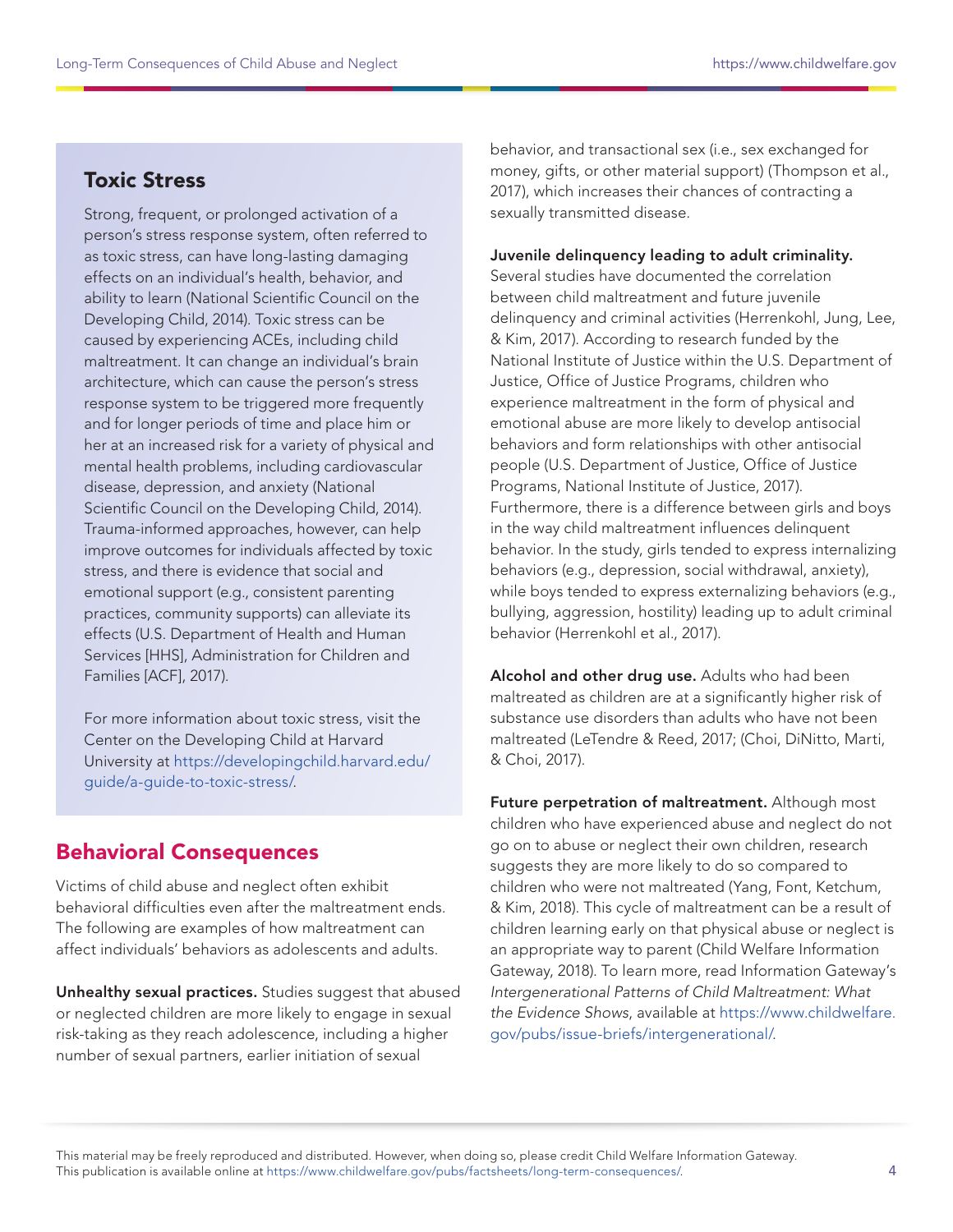# <span id="page-4-0"></span>Societal Consequences

Although the physical, psychological, and behavioral consequences of child abuse and neglect weigh heavily on the shoulders of the children who experience it, the impact of maltreatment does not end there. Society pays a price for child abuse and neglect in both direct costs (e.g., hospitalizations, foster care payments) and indirect costs (e.g., long-term care, lost productivity at school, juvenile and criminal justice systems costs).

A study by researchers from the Centers for Disease Control and Prevention (CDC) developed estimates using 2015 data for the cost of child maltreatment in the United States. For nonfatal incidents of child maltreatment, the researchers estimated a lifetime cost of \$831,000 per child, and for fatal incidents of child maltreatment, it estimated a lifetime cost of \$16.6 million per child (Peterson, Florence, & Klevens, 2018). It appraised the annual cost of nonfatal child maltreatment in the United States to be \$428 billion (based on the number of substantiated cases of nonfatal maltreatment) or \$2 trillion (based on the number of investigated instances of nonfatal maltreatment). The costs in this study include both tangible costs (e.g., child welfare, health care, juvenile justice) and intangible costs (e.g., pain, suffering, grief).

For more information on the economic and societal costs of child abuse and neglect, see the following Information Gateway webpages: Cost-of-Injury Analysis ([https://www.](https://www.childwelfare.gov/topics/preventing/developing/economic/cost-injury/) [childwelfare.gov/topics/preventing/developing/economic/](https://www.childwelfare.gov/topics/preventing/developing/economic/cost-injury/) [cost-injury/](https://www.childwelfare.gov/topics/preventing/developing/economic/cost-injury/)) and Social and Economic Consequences of Child Abuse and Neglect ([https://www.childwelfare.gov/](https://www.childwelfare.gov/topics/can/impact/consequences/) [topics/can/impact/consequences/](https://www.childwelfare.gov/topics/can/impact/consequences/)).

## Federal Research on Adverse Childhood Experiences

ACEs refers to a group of traumatic experiences in childhood, including maltreatment, that can cause toxic stress and affect an individual's physical, psychological, and behavioral well-being.<sup>1</sup> (See figure 1 for a representation of how ACEs affect an individual throughout his or her life.) Between 1995 and 1997, the CDC, in collaboration with Kaiser Permanente's Health Appraisal Clinic, conducted the landmark ACEs study, which examined the correlation between childhood trauma and adult health and well-being outcomes. Research that explores ACEs and how to respond to them is still ongoing. Findings from a subsequent study showed that nearly half of children in the United States experienced at least one ACE and that about 1 in 10 had experienced three or more ACEs (Sacks & Murphey, 2018). For more information about the study, visit [https://www.](https://www.cdc.gov/violenceprevention/acestudy/) [cdc.gov/violenceprevention/acestudy/.](https://www.cdc.gov/violenceprevention/acestudy/)





Prevention. (n.d.). Adverse childhood experiences presentation graphics: The ACE pyramid. Retrieved from [https://www.cdc.gov/violenceprevention/acestudy/ACE\\_graphics.html](https://www.cdc.gov/violenceprevention/acestudy/ACE_graphics.html)

The following are the 10 ACEs generally studied: physical abuse, sexual abuse, emotional abuse, physical neglect, emotional neglect, intimate partner violence within the household, substance misuse within the household, mental illness within the household, parental separation or divorce, and incarcerated household member.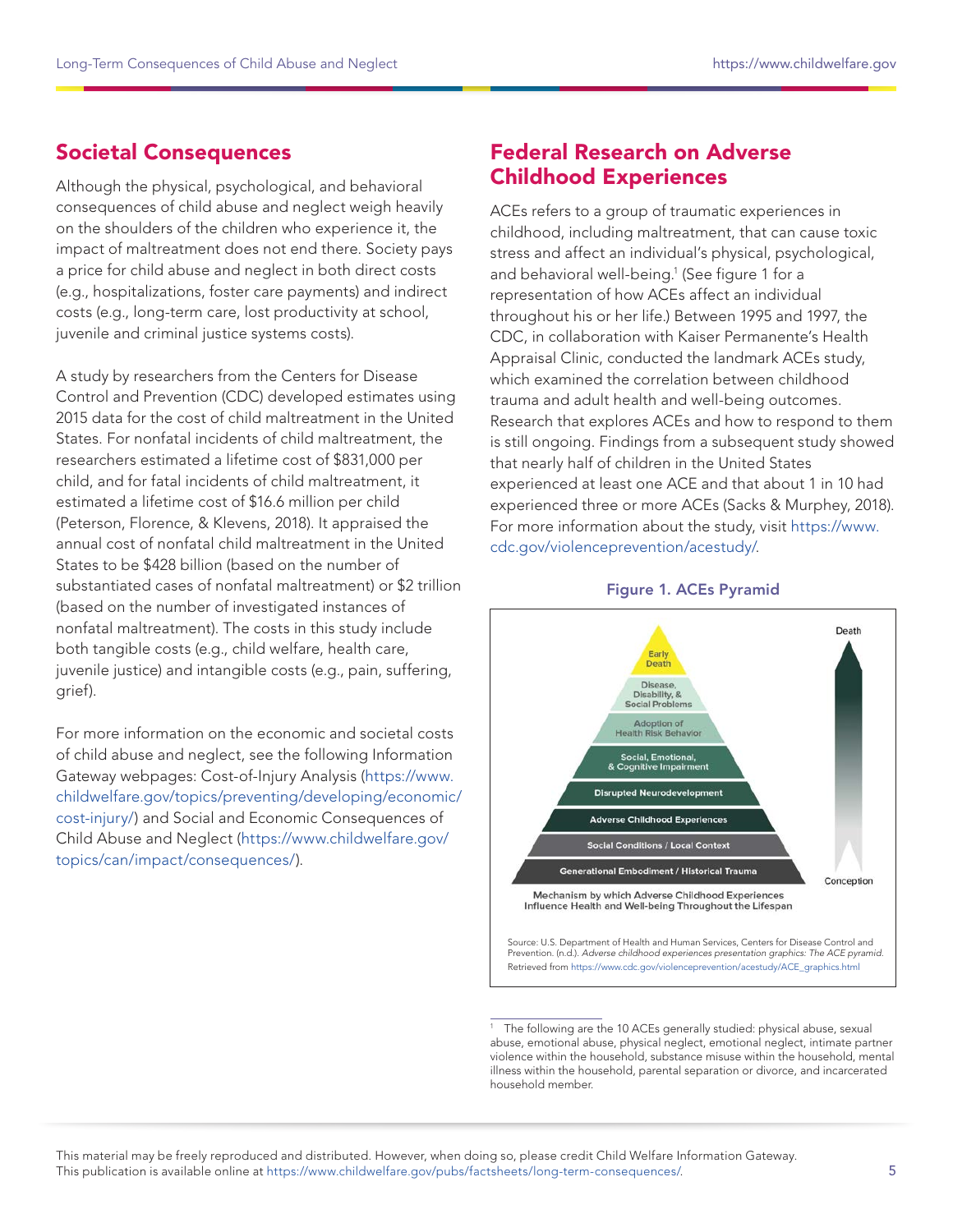<span id="page-5-0"></span>Two additional Federal research initiatives regarding ACES are the National Survey of Child and Adolescent Well-Being (NSCAW) and the Behavioral Risk Factor Surveillance System (BRFSS):

**NSCAW** is a project of the Administration on Children, Youth and Families within HHS/ACF. It seeks to describe the child welfare system and the experiences of children and families who come into contact with it. Survey data are collected firsthand from children, parents, other caregivers, caseworkers, and teachers as well as administrative records. As a longitudinal study, NSCAW follows the life course of these children to gather data about service receipt, child well-being, and other outcomes. This information will provide a clearer understanding of the life outcomes of children and families involved with child welfare. For more information, visit [https://www.acf.hhs.gov/opre/](https://www.acf.hhs.gov/opre/research/project/national-survey-of-child-and-adolescent-well-being-nscaw) [research/project/](https://www.acf.hhs.gov/opre/research/project/national-survey-of-child-and-adolescent-well-being-nscaw)

[national-survey-of-child-and-adolescent-well-being](https://www.acf.hhs.gov/opre/research/project/national-survey-of-child-and-adolescent-well-being-nscaw)[nscaw.](https://www.acf.hhs.gov/opre/research/project/national-survey-of-child-and-adolescent-well-being-nscaw)

 BRFSS is an annual national telephone survey that collects State data on U.S. residents ages 18 years or older regarding their health-related risk behaviors, chronic health conditions, and use of preventative services. BRFSS consists of a core module as well as optional modules that States can incorporate. In addition, many States develop their own questions to meet their needs. The HHS CDC developed an optional ACEs module that was available from 2009 to 2011. Since 2011, many States have continued to add the ACEs module to their surveys as State-added questions. For more information, visit the CDC website at [https://www.cdc.gov/brfss/index.html.](https://www.cdc.gov/brfss/index.html)

Promising evidence-based strategies have emerged to help combat the effects of ACEs on future outcomes and well-being. These include enlisting communities to promote stable, safe, and nurturing environments for children; using data to inform programs and services for preventing child maltreatment; and implementing community efforts that support parenting programs and positive parenting behaviors (HHS, CDC, National Center for Injury Prevention and Control, Division of Violence Prevention, 2014).

For more information on ACEs, including related research, refer to the following:

- **ACEs Connection [website]:** <https://www.acesconnection.com/>
- ACEs Resource Packet: Adverse Childhood Experiences (ACEs) Basics: [http://childhealthdata.org/docs/default](http://childhealthdata.org/docs/default-source/cahmi/aces-resource-packet_all-pages_12_06-16112336f3c0266255aab2ff00001023b1.pdf?sfvrsn=2)[source/cahmi/aces-resource-packet\\_all-pages\\_12\\_06-](http://childhealthdata.org/docs/default-source/cahmi/aces-resource-packet_all-pages_12_06-16112336f3c0266255aab2ff00001023b1.pdf?sfvrsn=2) [16112336f3c0266255aab2ff00001023b1.pdf?sfvrsn=2](http://childhealthdata.org/docs/default-source/cahmi/aces-resource-packet_all-pages_12_06-16112336f3c0266255aab2ff00001023b1.pdf?sfvrsn=2)
- **Adverse Childhood Experiences [webpage]** [https://www.cdc.gov/violenceprevention/acestudy/](https://www.cdc.gov/violenceprevention/acestudy/index.html) [index.html](https://www.cdc.gov/violenceprevention/acestudy/index.html)
- Childhood Trauma and Positive Health [webpage] [http://www.cahmi.org/projects/](http://www.cahmi.org/projects/adverse-childhood-experiences-aces/) [adverse-childhood-experiences-aces/](http://www.cahmi.org/projects/adverse-childhood-experiences-aces/)
- A National and Across-State Profile on Adverse Childhood Experiences Among U.S. Children and Possibilities to Heal and Thrive [http://www.cahmi.org/wp-content/uploads/2018/05/](http://www.cahmi.org/wp-content/uploads/2018/05/aces_brief_final.pdf) [aces\\_brief\\_final.pdf](http://www.cahmi.org/wp-content/uploads/2018/05/aces_brief_final.pdf)
- The Prevalence of Adverse Childhood Experiences, Nationally, by State, and by Race or Ethnicity [https://www.childtrends.org/publications/](https://www.childtrends.org/publications/prevalence-adverse-childhood-experiences-nationally-state-race-ethnicity) [prevalence-adverse-childhood-experiences-nationally](https://www.childtrends.org/publications/prevalence-adverse-childhood-experiences-nationally-state-race-ethnicity)[state-race-ethnicity](https://www.childtrends.org/publications/prevalence-adverse-childhood-experiences-nationally-state-race-ethnicity)

## Preventing and Reducing the Long-Term Consequences of Maltreatment

By reducing the incidence of child abuse and neglect through primary prevention approaches and providing comprehensive, trauma-informed care when it does occur, communities can limit its long-term consequences. In trauma-informed care, service professionals acknowledge a child's history of trauma and how that trauma can have an impact on the symptoms—or consequences—being experienced by the child. For more information on trauma-informed practice, visit Information Gateway at <https://www.childwelfare.gov/topics/responding/trauma/>. Communities can ensure that public and private agencies have the tools—such as assessments, evidence-informed interventions, and properly trained staff—to provide children and their families with timely, appropriate care to prevent child maltreatment and alleviate its effects.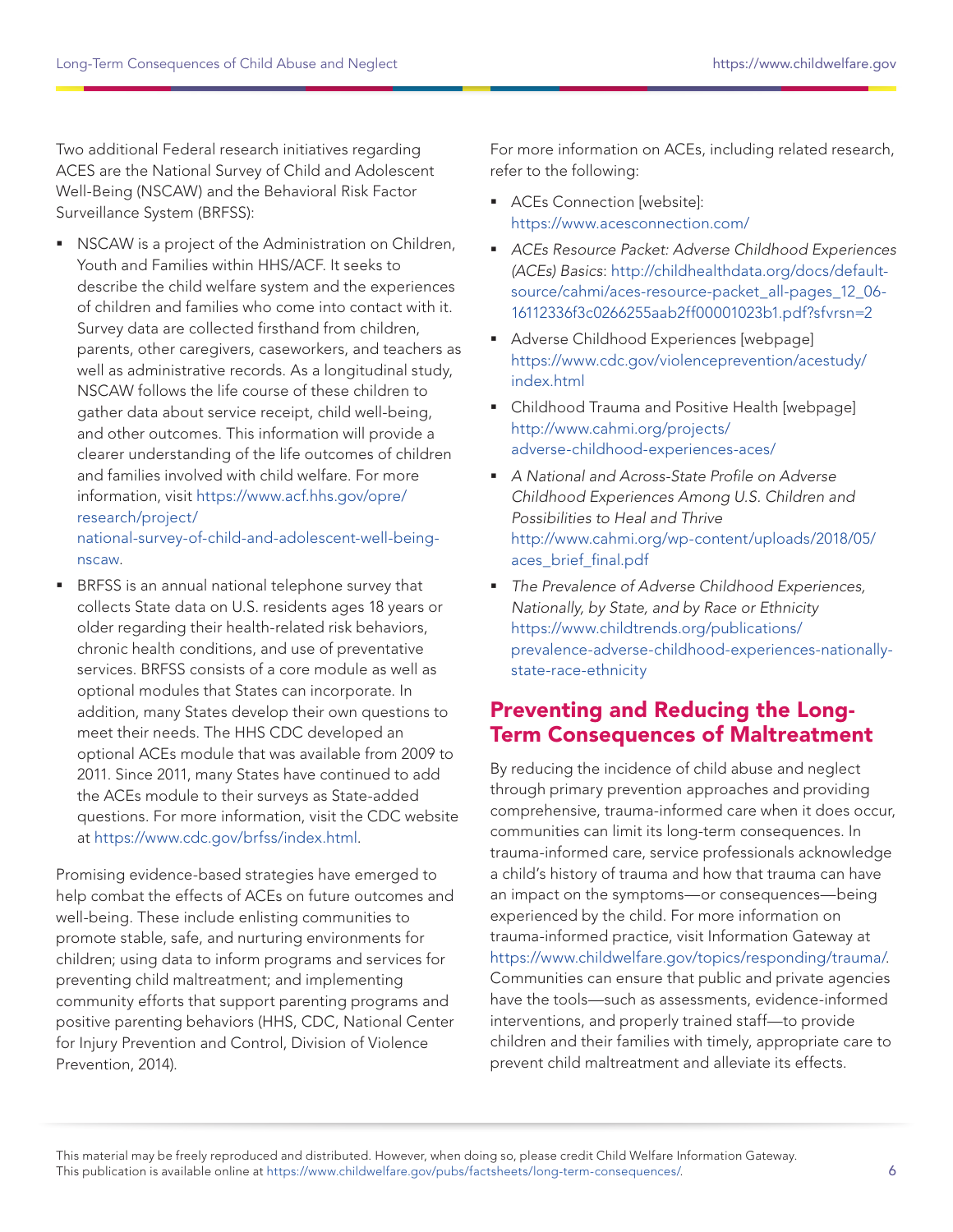<span id="page-6-0"></span>Communities can also promote a variety of protective factors for children. Protective factors are conditions or attributes of individuals, families, communities, or society that promote well-being and reduce the risk for negative outcomes, including the long-term consequences discussed in this factsheet (Child Welfare Information Gateway, 2015). They can "buffer" the effects of maltreatment. (See figure 2 for an illustration of the relationship between risk and protective factors.) Research shows the following are protective factors for victims of child maltreatment (Child Welfare Information Gateway, 2015):

- **Individual level** 
	- Sense of purpose
	- Agency (self-efficacy)
	- Self-regulation skills
	- Relational skills
	- Problem-solving skills
	- Involvement in positive activities
- **Relationship level** 
	- Parenting competencies
	- Positive peers
	- Parent or caregiver well-being
- **Community level** 
	- Positive school environment
	- Stable living situation
	- Positive community environment

For more information, visit Information Gateway's Preventing Child Abuse & Neglect ([https://www.](https://www.childwelfare.gov/topics/preventing/) [childwelfare.gov/topics/preventing/](https://www.childwelfare.gov/topics/preventing/)) and Responding to Child Abuse & Neglect ([https://www.childwelfare.gov/](https://www.childwelfare.gov/topics/responding/) [topics/responding/\)](https://www.childwelfare.gov/topics/responding/) web sections.

#### Figure 2. Risk and Protective Factors



### Conclusion

Child abuse and neglect can have devastating and long-lasting effects on a child and can result in detrimental societal impacts, including high costs for services and increased involvement in the juvenile and criminal justice systems. However, communities can act to stem the effects of maltreatment and even prevent it. Evidence-based services and supports can promote protective factors that mitigate the effects of maltreatment as well as provide families and communities with the tools to stop maltreatment before it occurs. Child welfare agencies can work with families and communities to spearhead initiatives that build upon strengths and address needs.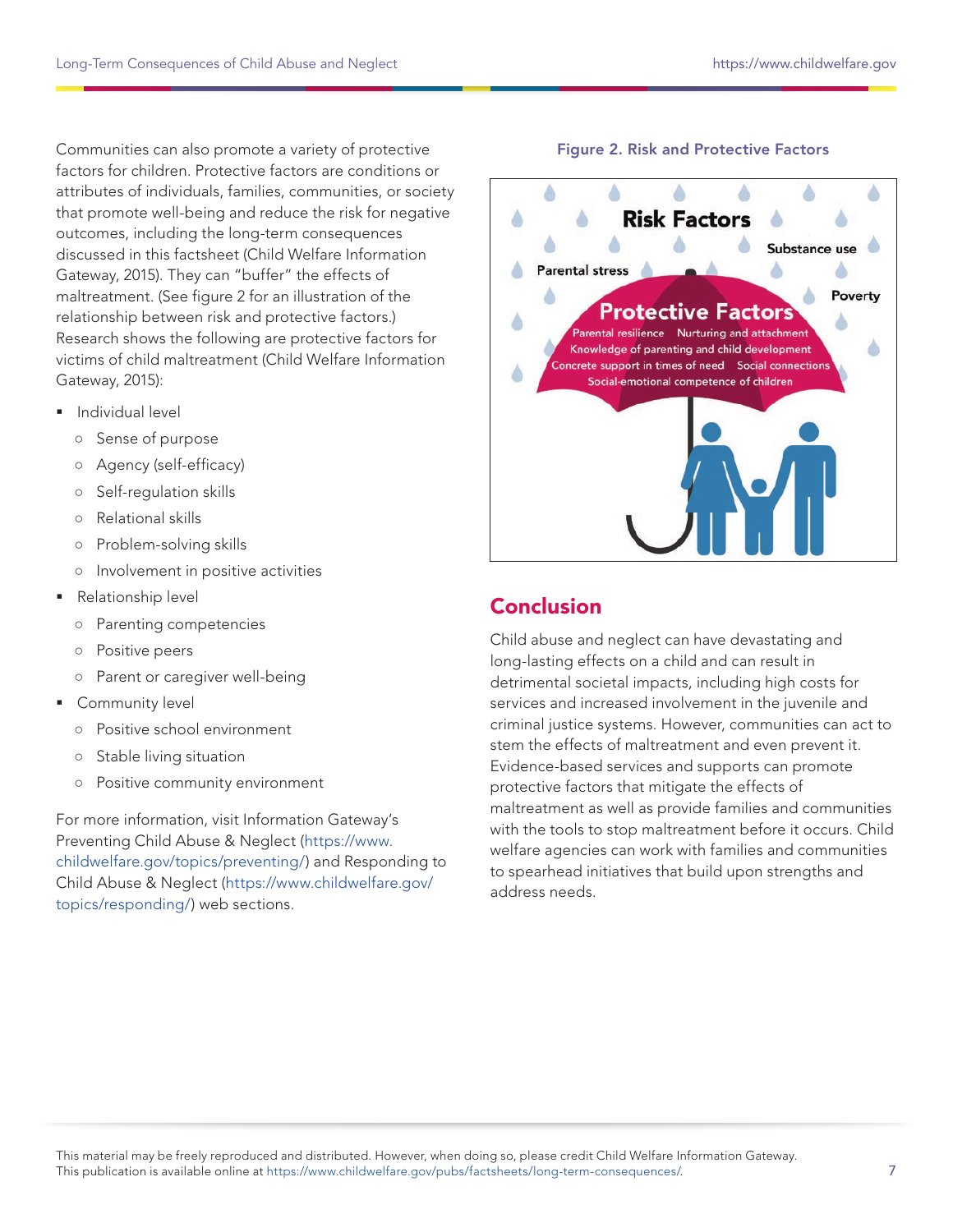# <span id="page-7-0"></span>References

Afifi, T. O., MacMillan, H. L., Boyle, M., Cheung, K., Taillieu, T., Turner, S., & Sareen, J. (2016). Child abuse and physical health in adulthood. Health Reports, 27, 10–18.

Bick, J., & Nelson, C. A. (2016). Early adverse experiences and the developing brain. Neuropsychopharmacology, 41, 177–196. Retrieved from [https://www.nature.com/articles/](https://www.nature.com/articles/npp2015252) [npp2015252.](https://www.nature.com/articles/npp2015252) doi: 10.1038/npp.2015.252

Child Welfare Information Gateway. (2015). Promoting protective factors for victims of child abuse and neglect: A guide for practitioners. Retrieved from [https://www.](https://www.childwelfare.gov/pubs/factsheets/victimscan/) [childwelfare.gov/pubs/factsheets/victimscan/](https://www.childwelfare.gov/pubs/factsheets/victimscan/)

Child Welfare Information Gateway. (2018). Cycle of abuse. Retrieved from [https://www.childwelfare.gov/topics/can/](https://www.childwelfare.gov/topics/can/impact/long-term-consequences-of-child-abuse-and-neglect/abuse/) [impact/long-term-consequences-of-child-abuse-and](https://www.childwelfare.gov/topics/can/impact/long-term-consequences-of-child-abuse-and-neglect/abuse/)[neglect/abuse/](https://www.childwelfare.gov/topics/can/impact/long-term-consequences-of-child-abuse-and-neglect/abuse/)

Choi, N. G., DiNitto, D. M., Marti, C. N., & Choi, B. Y. (2017). Association of adverse childhood experiences with lifetime mental and substance use disorders among men and women aged 50+ years. International Psychogeriatrics, 29, 359–372. doi:10.1017/ S1041610216001800

Choi, N. G., DiNitto, D. M., Marti, C. N., & Segal, S. P. (2017). Adverse childhood experiences and suicide attempts among those with mental and substance use disorders. Child Abuse & Neglect, 69, 252–262. doi: 10.1016/j.chiabu.2017.04.024

Cicchetti, D., Hetzel, S., Rogosch, F. A., Handley, E. D., & Toth, S. L. (2016). An investigation of child maltreatment and epigenetic mechanisms of mental and physical health risk. Development and Psychopathology, 28, 1305–1317. doi: 10.1017/S0954579416000869

Doyle, C., & Cicchetti, D. (2017). From the cradle to the grave: The effect of adverse caregiving environments on attachment and relationships throughout the lifespan. Clinical Psychology: Science and Practice, 24(2), 203–217. Doi: 10.1111/cpsp.12192

Fuller-Thomson, E., Baird, S. L., Dhrodia, R., Brennenstuhl, S. (2016). The association between adverse childhood experiences (ACEs) and suicide attempts in a populationbased study. Child: Care, Health and Development, 42, 725–734. Doi: 10.1111/cch.12351

Herrenkohl, T. I., Jung, H., Lee, J. O., & Kim, M.-H. (2017). Effects of child maltreatment, cumulative victimization experiences, and proximal life stress on adult crime and antisocial behavior. Retrieved from [https://www.ncjrs.gov/](https://www.ncjrs.gov/pdffiles1/nij/grants/250506.pdf) [pdffiles1/nij/grants/250506.pdf](https://www.ncjrs.gov/pdffiles1/nij/grants/250506.pdf)

Kavanaugh, B.C., Dupont-Frechette, J. A., Jerskey, B.A., & Holler, K. A. (2016). Neurocognitive deficits in children and adolescents following maltreatment: Neurodevelopmental consequences and neuropsychological implications of traumatic stress. Applied Neuropsychology: Child, 6, 64–78. Doi: 10.1080/21622965.2015.1079712

LeTendre, M. L., & Reed, M. B. (2017). The effect of adverse childhood experience on clinical diagnosis of a substance use disorder: Results of a nationally representative study. Substance Use & Misuse, 52, 689– 697. doi: 10.1080/10826084.2016.1253746

Monnat, S. M., & Chandler, R. F. (2015). Long-term physical health consequences of adverse childhood experiences. The Sociological Quarterly, 56, 723–752. doi: 10.1111/ tsq.12107

National Scientific Council on the Developing Child. (2010). Early experiences can alter gene expression and affect long-term development (Working paper 10). Retrieved from [http://developingchild.harvard.edu/resources/](http://developingchild.harvard.edu/resources/reports_and_working_papers/working_papers/wp10/) [reports\\_and\\_working\\_papers/working\\_papers/wp10/](http://developingchild.harvard.edu/resources/reports_and_working_papers/working_papers/wp10/)

National Scientific Council on the Developing Child. (2014). Excessive stress disrupts the architecture of the developing brain (Working paper 3). Retrieved from <https://developingchild.harvard.edu/resources/wp3/>

Peterson, C., Florence, C., & Klevens, J. (2018). The economic burden of child maltreatment in the United States, 2015. Child Abuse & Neglect, 86, 178–183. doi: 10.1016/j.chiabu.2018.09.018